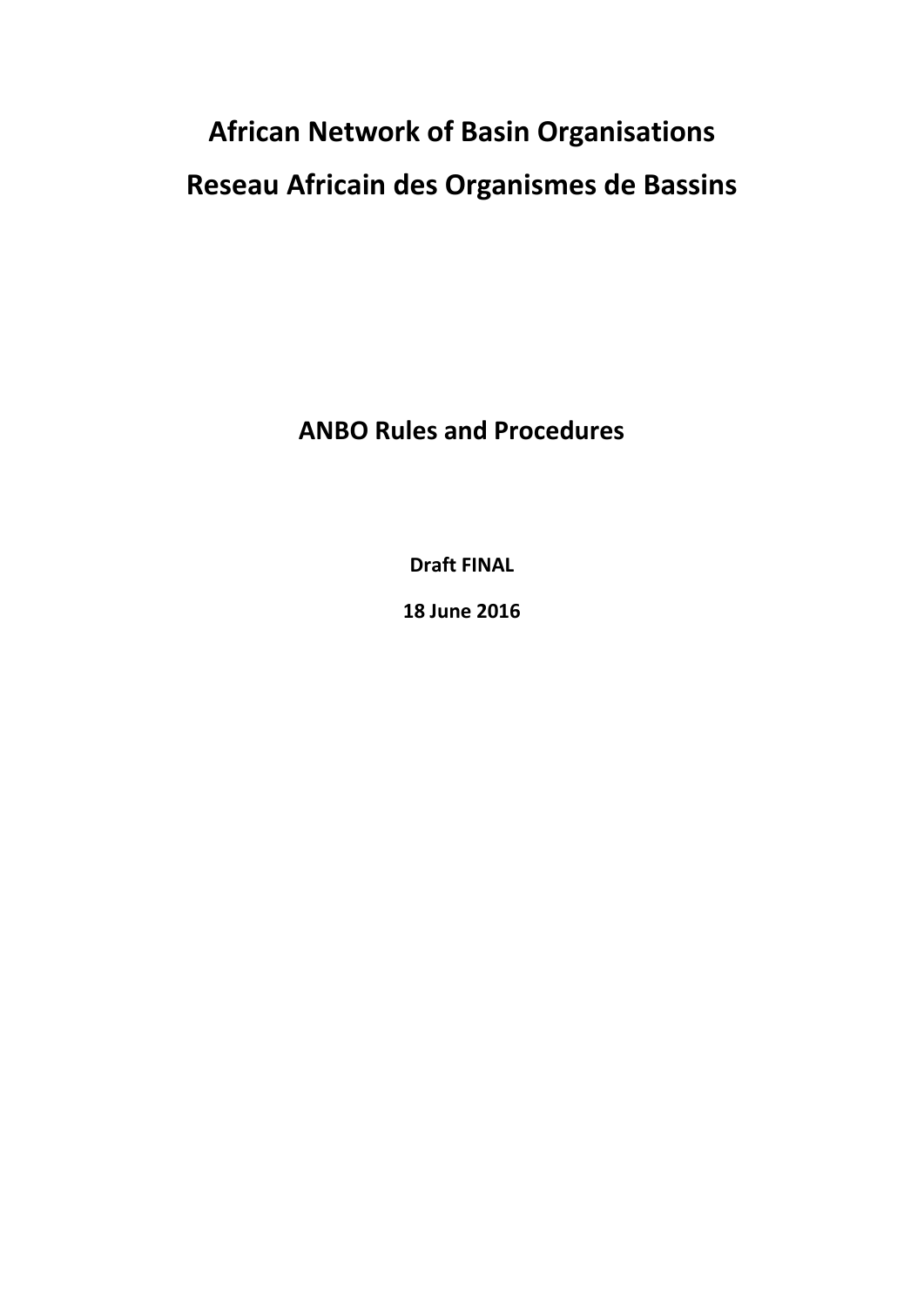#### **Document History**

| <b>Date</b>   | <b>File Name</b>                                                  | <b>Description</b>                                                                |
|---------------|-------------------------------------------------------------------|-----------------------------------------------------------------------------------|
| February 2016 | ANBO governance<br>guidelines_1 February 2016 SITWA project staff | First draft for review by ANBO organs and                                         |
| June 2016     | ANBO-gov guidelines 18<br>June 2016                               | Final draft incorporating review comments from<br><b>ANBO Coordination Bureau</b> |
|               |                                                                   |                                                                                   |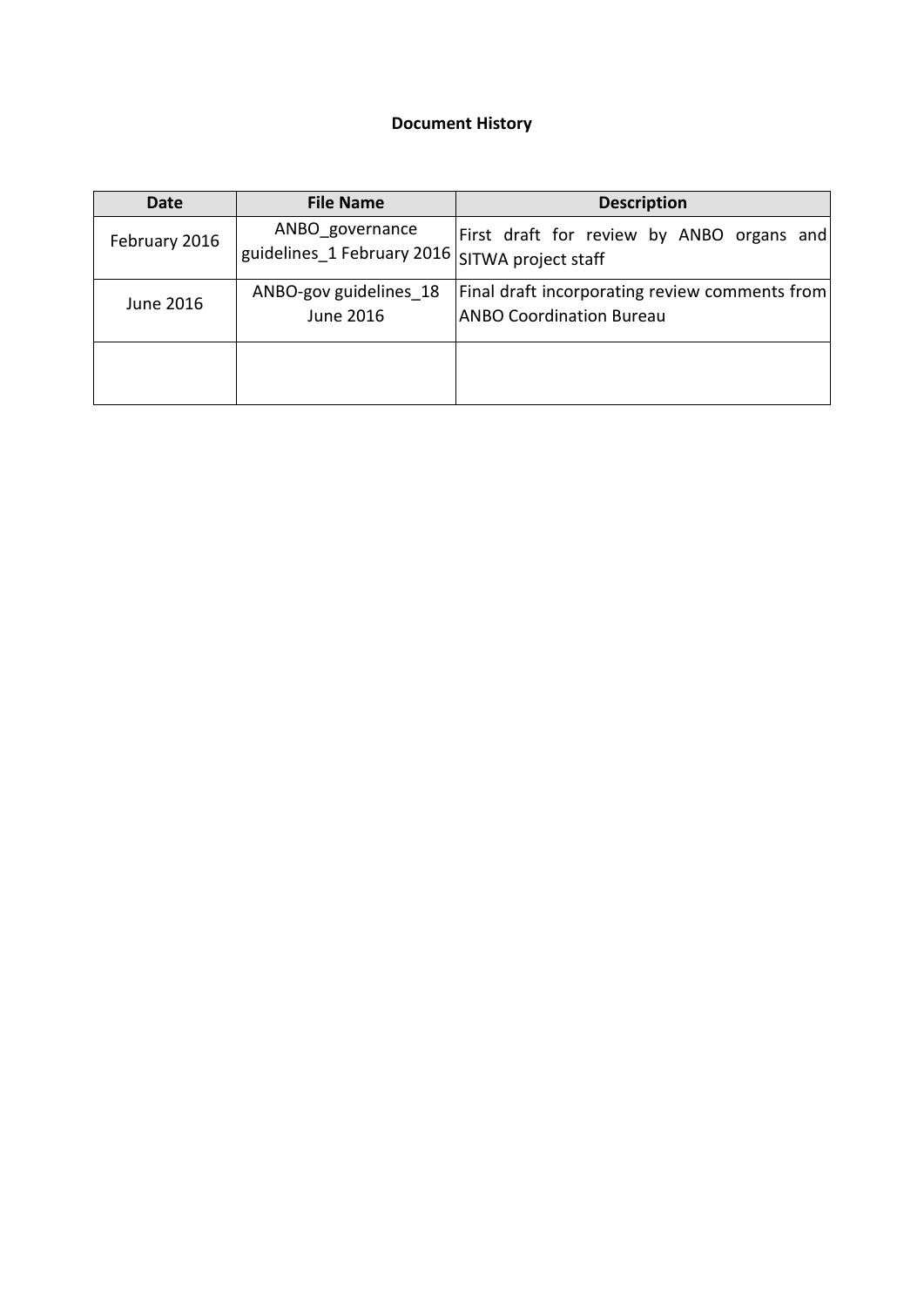<span id="page-2-0"></span>

| 4.2 Appointment of Executive Secretary and Technical Personnel 14 |  |
|-------------------------------------------------------------------|--|
|                                                                   |  |
|                                                                   |  |
|                                                                   |  |
|                                                                   |  |
|                                                                   |  |
|                                                                   |  |
|                                                                   |  |

# **Table of Contents**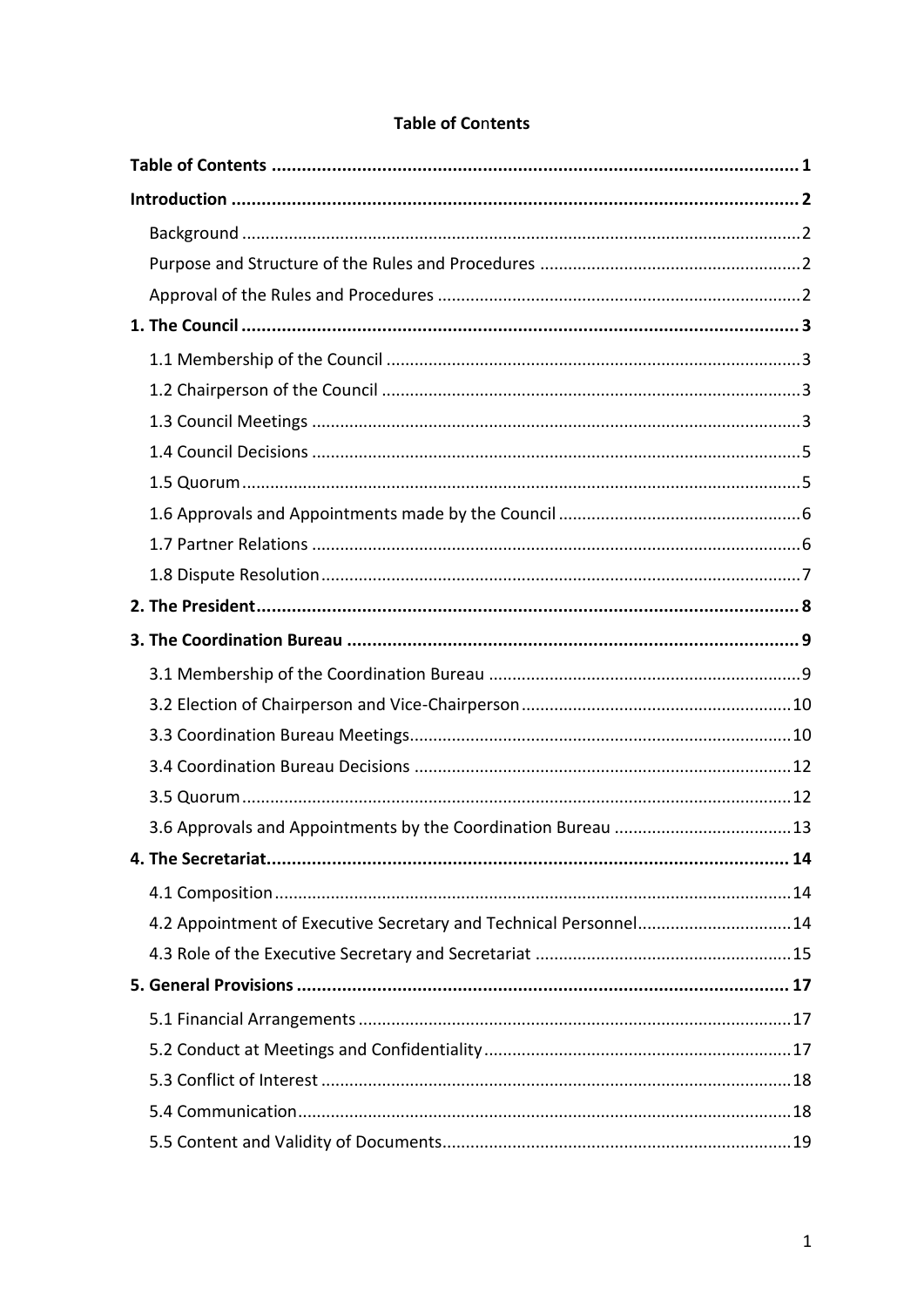## <span id="page-3-0"></span>**Introduction**

#### <span id="page-3-1"></span>**Background**

The African Network of Basin Organisations (ANBO) was established during its constitutive General Assembly, held in Dakar on 10 and 11 July 2002.

The network is based on voluntary membership and aims to fill a marked gap in communication and exchanges of experiences, expertise and know-how, between its members, related to transboundary water management and Integrated Water Resources Management (IWRM). Membership of the network is comprised of transboundary river, lake or aquifer basin organisations.

The network has four organs, namely

- a) The Council
- b) The President
- c) The Coordination Bureau
- d) The Secretariat

ANBO is an international organisation, headquartered in Dakar, Senegal, with full legal personality under the laws of its host country Senegal.

#### <span id="page-3-2"></span>**Purpose and Structure of the Rules and Procedures**

The ANBO Statutes establishes the four organs of the network and sets out the functions and powers of the respective organs. The purpose of these Rules and Procedures is to guide ANBO in the conduct of its official business and to facilitate process by which it can function effectively and deliver on its mandate to the expectations of the Members.

Where the Rules and Procedures correspond directly to relevant provisions of the ANBO Statutes, these provisions are presented<sup>1</sup> as the formally agreed and legally binding (on the Members) baseline for the role of the respective organs and procedural guidance on the interpretation of such provisions is provided.

In addition, further general guidelines are provided, based on lessons learnt and best practice experiences from other comparable networks and RBOs.

## <span id="page-3-3"></span>**Approval of the Rules and Procedures**

These Rules and Procedures Guidelines were approved by the ANBO Council, in accordance with Article 8 (h) of the ANBO Statutes, under Minute No. xxx at their meeting held at xxx in xxx on xxx.

-

<sup>&</sup>lt;sup>1</sup> In italics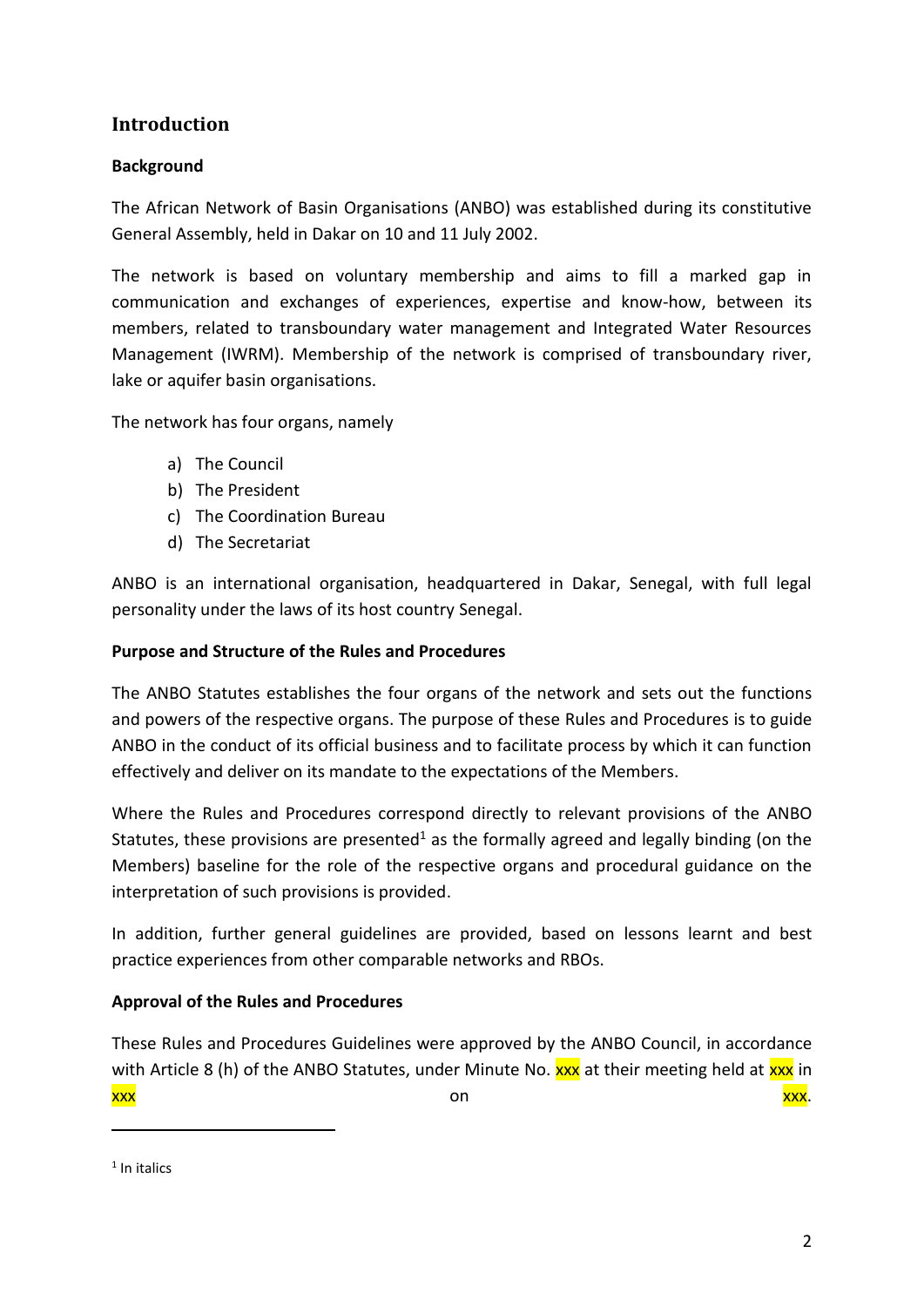# <span id="page-4-0"></span>**1. The Council**

## <span id="page-4-1"></span>**1.1 Membership of the Council**

*Article 7 (1) ANBO Statutes*

*The network Council is comprised of one senior representative per member organisation.*

**G 1.1:** Each Member Organisation shall duly communicate to the other Member Organisations the nomination of its delegate to the Council. Such communication shall be through the Secretariat, in written form, and provide the particulars of the delegate.

**G 1.2:** When a new delegate is appointed to replace another, such appointment shall be duly communicated in accordance with the requirements set out in G1. 1.

## <span id="page-4-2"></span>**1.2 Chairperson of the Council**

*Article 7 (2) ANBO Statutes*

*The Council is chaired by the President of the network.*

**G 1.3:** The Council is chaired by the President of the network who shall be elected in accordance with the provision of Section 3 of these guidelines.

**G 1.4:** In case the President is unable to chair a Council meeting or oversee the preparations of the meeting, these duties shall be assumed by the Vice-President of ANBO, who shall also function as the Vice-Chairperson of the Council.

## <span id="page-4-3"></span>**1.3 Council Meetings**

*Article 7 (3) ANBO Statutes*

*The Council shall hold an annual ordinary meeting, or as otherwise determined by the Council in accordance with the ANBO Rules and Procedures.*

**G 1.5:** The annual ordinary meeting of the Council shall be held three months prior to the beginning of the new ANBO financial year in order to ensure timely budget approval.

**G 1.6:** Unless otherwise determined by the Council, the annual ordinary sessions shall take place, wherever possible on the basis of rotation, in the territory of one of the Member Organisations' Member countries and on the basis of the Member Organisation's offer to host.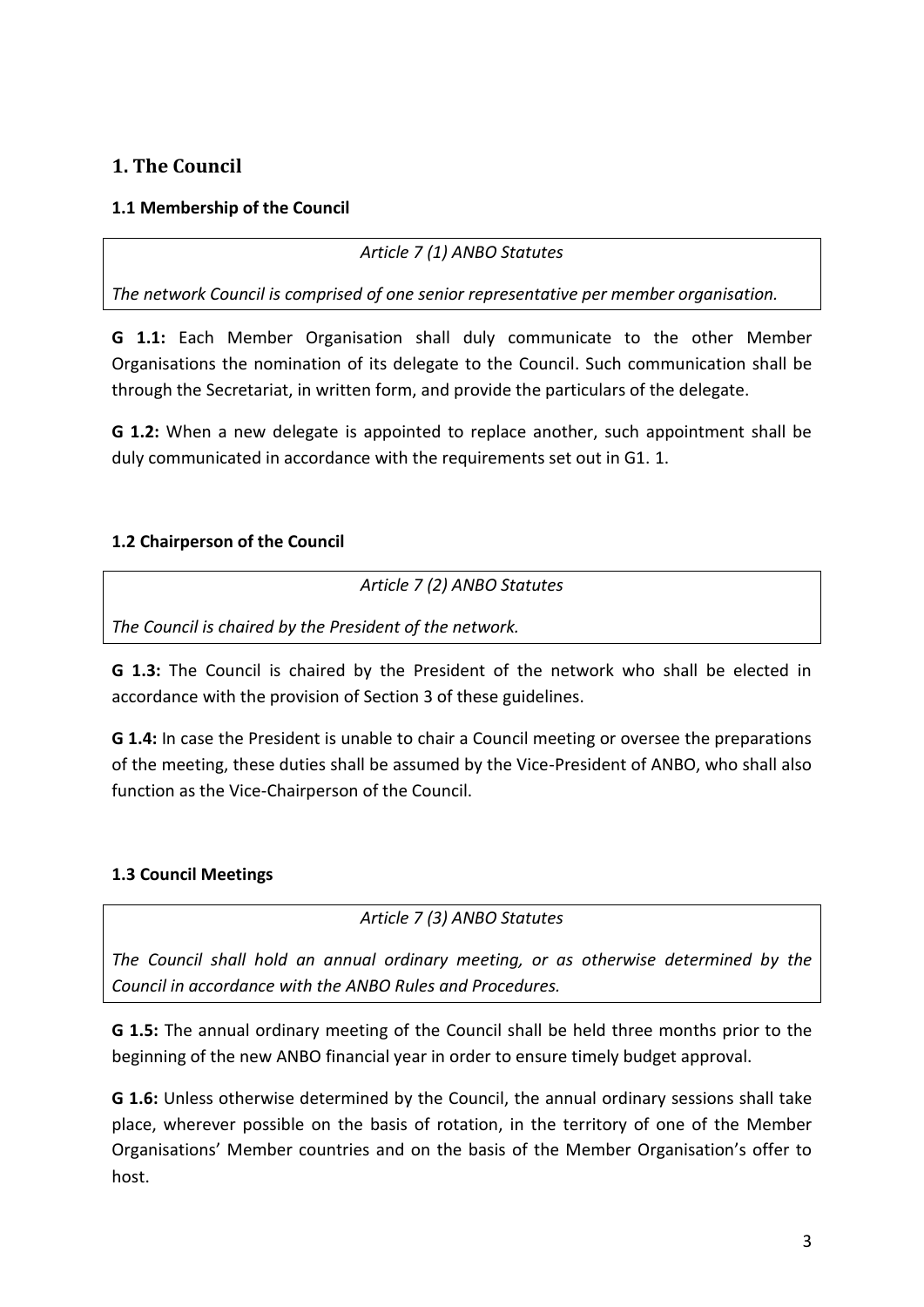**G 1.7:** A request for the holding of an extraordinary session of the Council shall be communicated, in writing through the Secretariat, to the Chairperson of the Council (the President of the network).

**G 1.8:** The Chairperson of the Council shall communicate the request to the delegates of the other Member Organisations and request their opinion on whether or not to hold an extraordinary session. If there is consensus among the Member Organisations that an extraordinary session shall be held, the Chairperson of the Council shall call for a meeting in accordance with Guideline G 1.10, except that, if the nature of the extraordinary meeting requires, the two-month notice period shall not apply.

**G 1.9:** Unless otherwise decided by the Council, all meetings of the Council shall be conducted with simultaneous translation in English and French.

**G 1.10:** The Chairperson of the Council, through the Secretariat, shall inform the delegates from the other Member Organisations at least two months before the meeting, of the date, time and place of the meeting.

**G 1.11:** With the support of the Secretariat, the Chairperson of the Council shall be responsible for the preparation of the draft agenda, including the distribution of all supporting documentation. For these purposes

- a) all documentation to be discussed according to the draft agenda for a Council meeting shall be requested from the Member Organisations by the Secretariat in a timely manner for submission by the responsible Member Organisations to the Secretariat six (6) weeks prior to the meeting;
- b) the Secretariat shall compile all documentation received and prepare a (revised, if necessary) draft agenda for consideration and approval by the Chairperson of the Council;
- c) the Chairperson of the Council shall, upon receipt of such documents, review, endorse and approve the documents and the draft agenda and instruct the Secretariat to circulate same to all delegates to the Council;
- d) the Secretariat shall distribute the documents and the draft agenda four (4) weeks prior to the Council meeting.

**G 1.12:** The draft agenda distributed prior to the Council meeting shall be adopted at the Council meeting.

**G 1.13:** At a Council meeting the Chairperson of the Council shall welcome all present, introduce any new delegate(s) to the Council, and give each delegate the opportunity to make an opening statement.

**G 1.14:** The name, contact detail, and signature of each delegate present at a Council meeting shall be recorded and appended to the minutes of the meeting.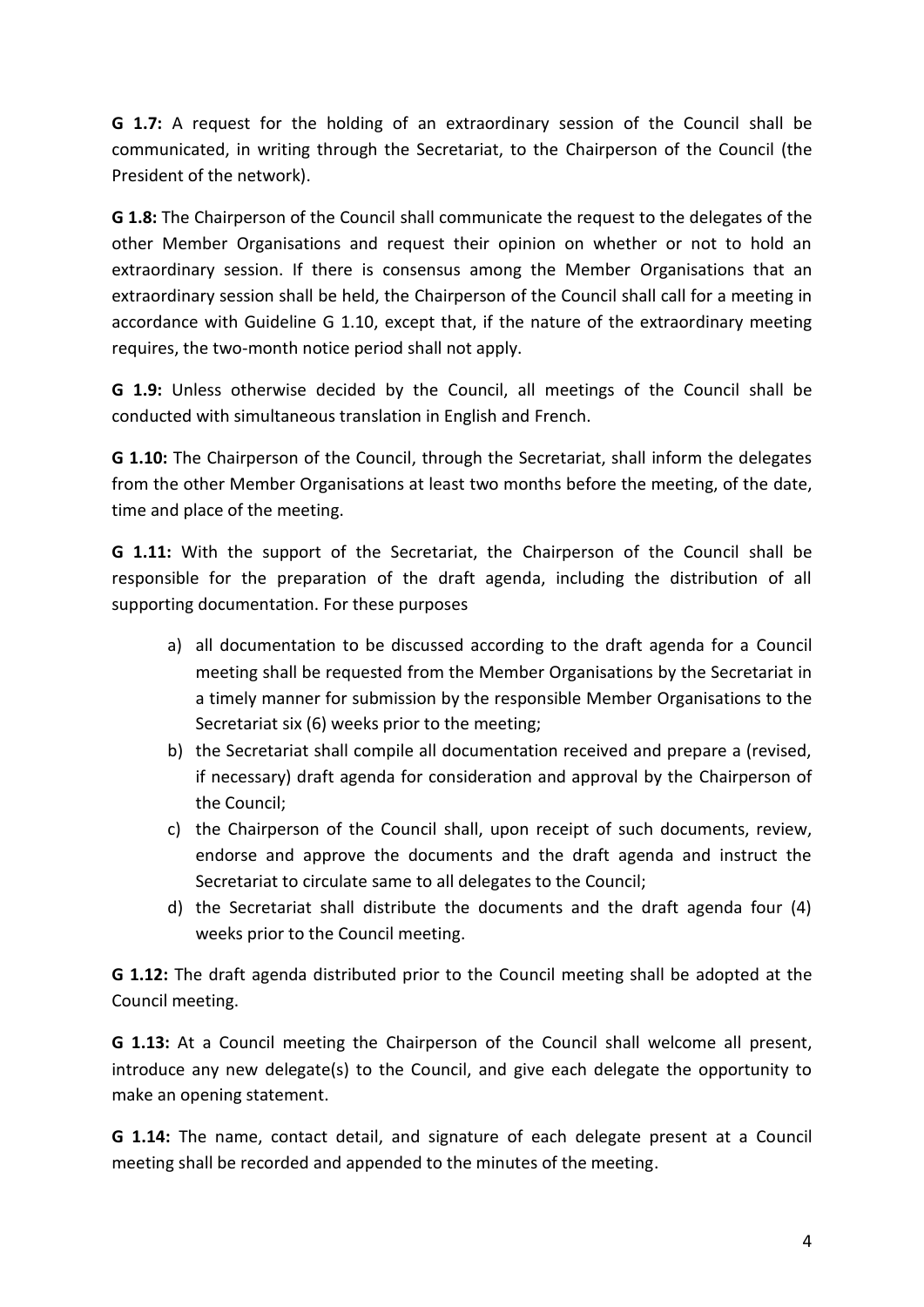**G 1.15:** The Chairperson of the Council shall ensure that the Secretariat prepares and distributes the draft minutes to the delegates within thirty (30) days of the meeting.

**G 1.16:** Delegates shall submit their consolidated comments within thirty (30) days of receiving the draft minutes.

**G 1.17:** The Secretariat shall prepare final draft minutes incorporating all comments received and shall distribute them four (4) weeks before the next Council meeting as part of the official documentation for the next meeting (see G 1.10). The draft minutes shall be reviewed and adopted as final at the next Council meeting.

**G 1.18:** The Chairperson of the Council shall receive quarterly updates (progress reports) from the Executive Secretary to be updated on matters requiring the attention of the Council.

#### <span id="page-6-0"></span>**1.4 Council Decisions**

*Art. 7(4) ANBO Statutes*

*The meetings of the Council shall be conducted and decisions taken in accordance with the ANBO Rules and Procedures.*

**G 1.19:** The Council shall strive to take decisions by consensus. Where consensus cannot be reached despite all reasonable efforts having been made, a decision shall be put to vote and the decision be taken if a majority of 2/3 of the Members present at the meeting vote in favour of it. The above shall apply to both substantive as well as procedural decisions taken by the Council.

**G 1.20:** All decisions that are made shall be recorded, endorsed and adopted by the Council.

**G 1.21:** All decisions so endorsed and adopted shall be communicated, through the Secretariat, to the organs of the network.

#### <span id="page-6-1"></span>**1.5 Quorum**

**G 1.22:** The quorum for meetings of the Council shall be reached when at least half of the Member Organisations are represented.

**G 1.23:** Only the officially nominated delegate of each Member Organisations shall count towards the quorum.

**G 1.24:** In terms of representation in accordance with G 1.23, a Member Organisation may delegate the responsibility of representing the Member Organisation to another senior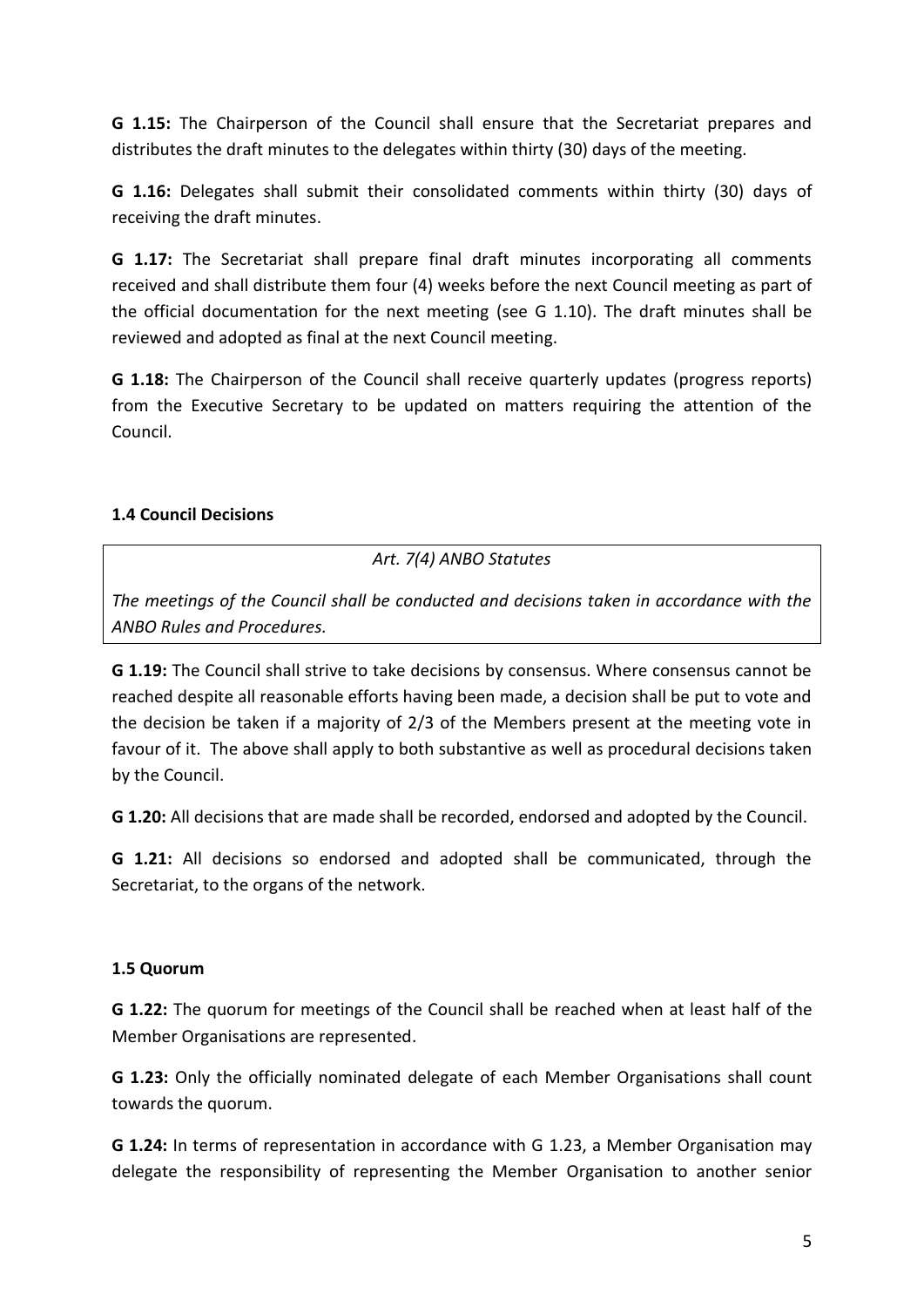representative, provided that this is communicated in writing, through the Secretariat, to the Chairperson of the Council.

#### <span id="page-7-0"></span>**1.6 Approvals and Appointments made by the Council**

**G 1.25:** All approvals and appointments by the Council made in exercising its functions stipulated in Article 8 of the ANBO statutes shall be decisions in terms of Art. 7(4) of the ANBO Statutes and shall be taken in accordance with section 1.4 of these guidelines.

**G 1.26:** The approval of the annual work plan, budget and accounts shall ensure compliance with applicable laws and ANBO Procedures, such as the ANBO Financial Management guidelines.

**G 1.27:** The appointment of Secretariat staff shall ensure compliance with applicable laws and ANBO Procedures, such as the ANBO Human Resource Management guidelines.

**G 1.28:** The determination of the annual membership contributions shall be done in accordance with the financial rules and on the basis of the approved financing strategy for the network.

## <span id="page-7-1"></span>**1.7 Partner Relations**

*Article 5: Partnerships*

*5 (1): The network shall actively maintain partnerships with Regional Economic Communities (RECs), development cooperation agencies, civil society organisations and other organisations furthering the objectives of the network.*

*The extent and nature of formal partnerships shall be regulated through partnership agreements or Memoranda of Understanding.*

*5 (2): ANBO shall hold a dialogue forum with its partners on a regular basis, as determined by the Council.*

**G 1.29:** The power to conclude partnership agreements and MoUs shall be vested in the ANBO Executive Secretary, provided that prior written approval from the Council is obtained.

**G 1.30:** Such partnership agreements and MoUs shall be prepared by the Secretariat on instruction of the Council, or following a proposal by the Secretariat or the Coordination Bureau, which has been accepted by the Council.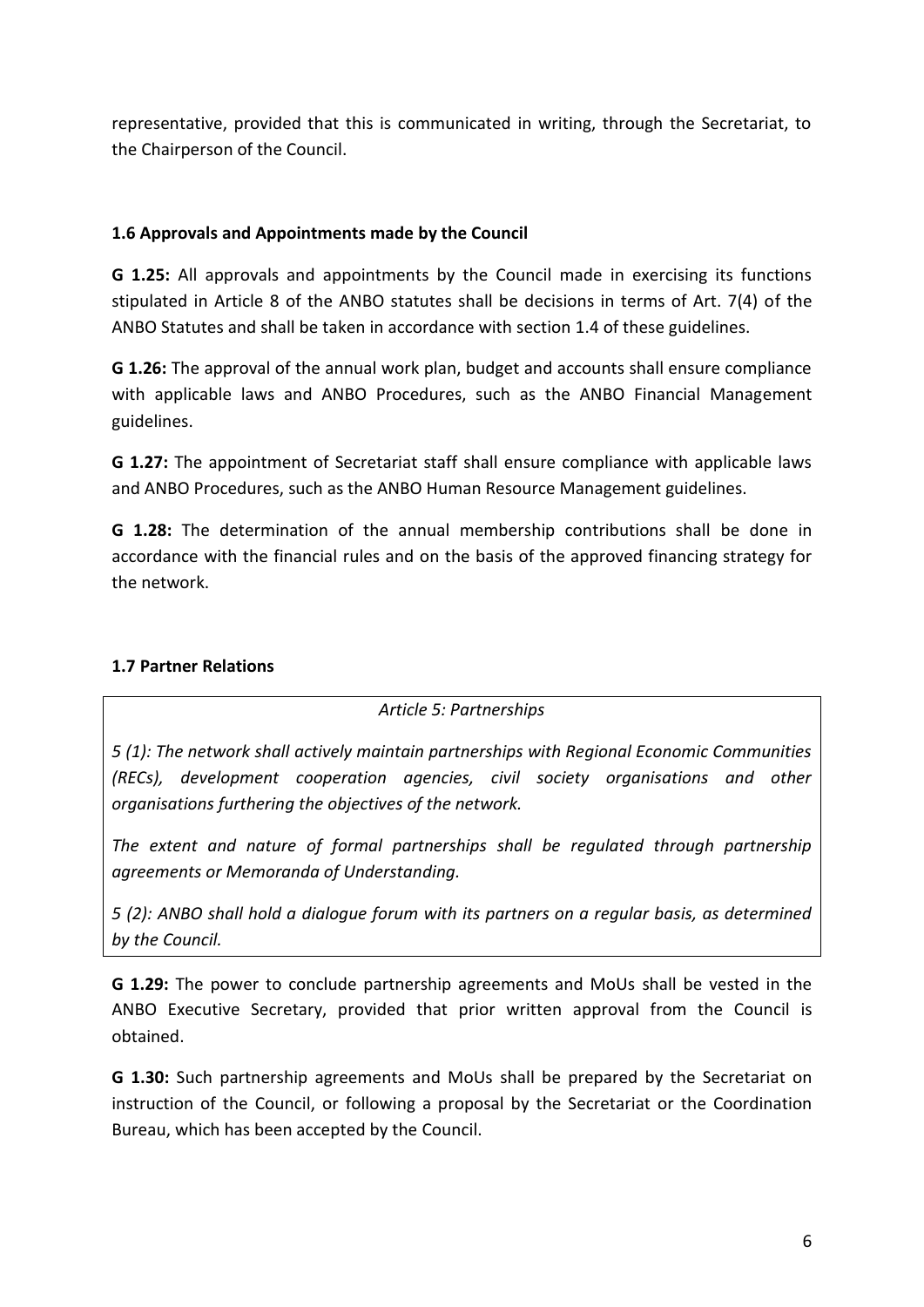**G 1.31:** The decision by the Council on concluding such partnership agreements or MoUs as well as on the content of such partnership agreements or MoU shall be taken in accordance with the provisions of Section 1.4 of these Guidelines.

#### <span id="page-8-0"></span>**1.8 Dispute Resolution**

#### *Article 18 (3) ANBO Statutes*

*In case a solution is not found at the level of the Coordination Bureau, the dispute shall be referred to the Council for negotiations and resolution by consensus.*

**G 1.32:** The resolution of disputes arising in connection with the interpretation or implementation of the ANBO Statutes is regulated in Article 18 of the ANBO Statutes. The Council shall resolve the disputes in accordance with the procedure stipulated therein, meaning that in a departure from the provisions in section 1.4 of these guidelines (G 1.19), a decision on the dispute shall be reached by consensus and not put to vote.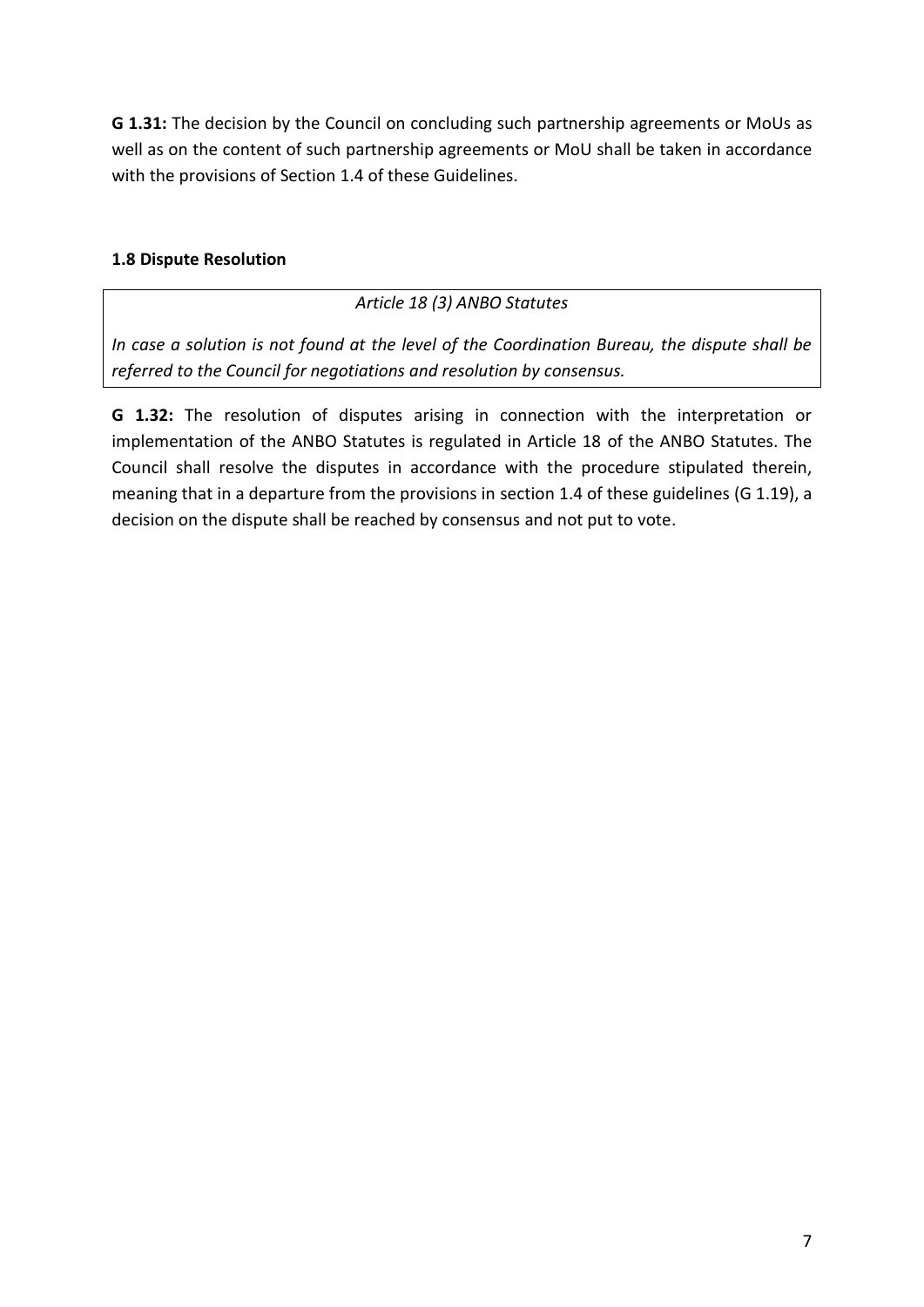## <span id="page-9-0"></span>**2. The President**

#### *Article 9 ANBO Statutes*

*(1): The network shall be represented by a President and a Vice-President who shall be elected by the Council in accordance with the ANBO Rules and Procedures from amongst serving Council members.*

*(2): The President and the Vice –President shall be elected for a non-renewable term of two years.*

**G 2.1:** The Presidency and Vice-Presidency are held by elected Member Organisations (and not individual) and shall be exercised through the respective organisation's appointed Council Member. If a Member Organisation holding the Presidency or Vice-Presidency changes its Council delegate in accordance with G 1.2, the new appointee shall exercise the Presidency or Vice-Presidency functions on behalf of that Member Organisation.

**G 2.2:** The election of the President and the Vice-President shall be carried out at the end of the annual ordinary Council session in the year when an election is due (i.e. every two years from holding the first election).

**G 2.3:** In selecting the President and Vice-President the Council Members shall strive to achieve a fair representation of African regions (over time) and of the two official ANBO languages English and French.

**G 2.4:** In order to ensure institutional memory and organisational stability, unless the Council expressly decides otherwise or unless prevented by unavoidable circumstances, the Vice-President shall be elected as President at the annual ordinary session of the year in which the Member Organisation's term as Vice-President ends.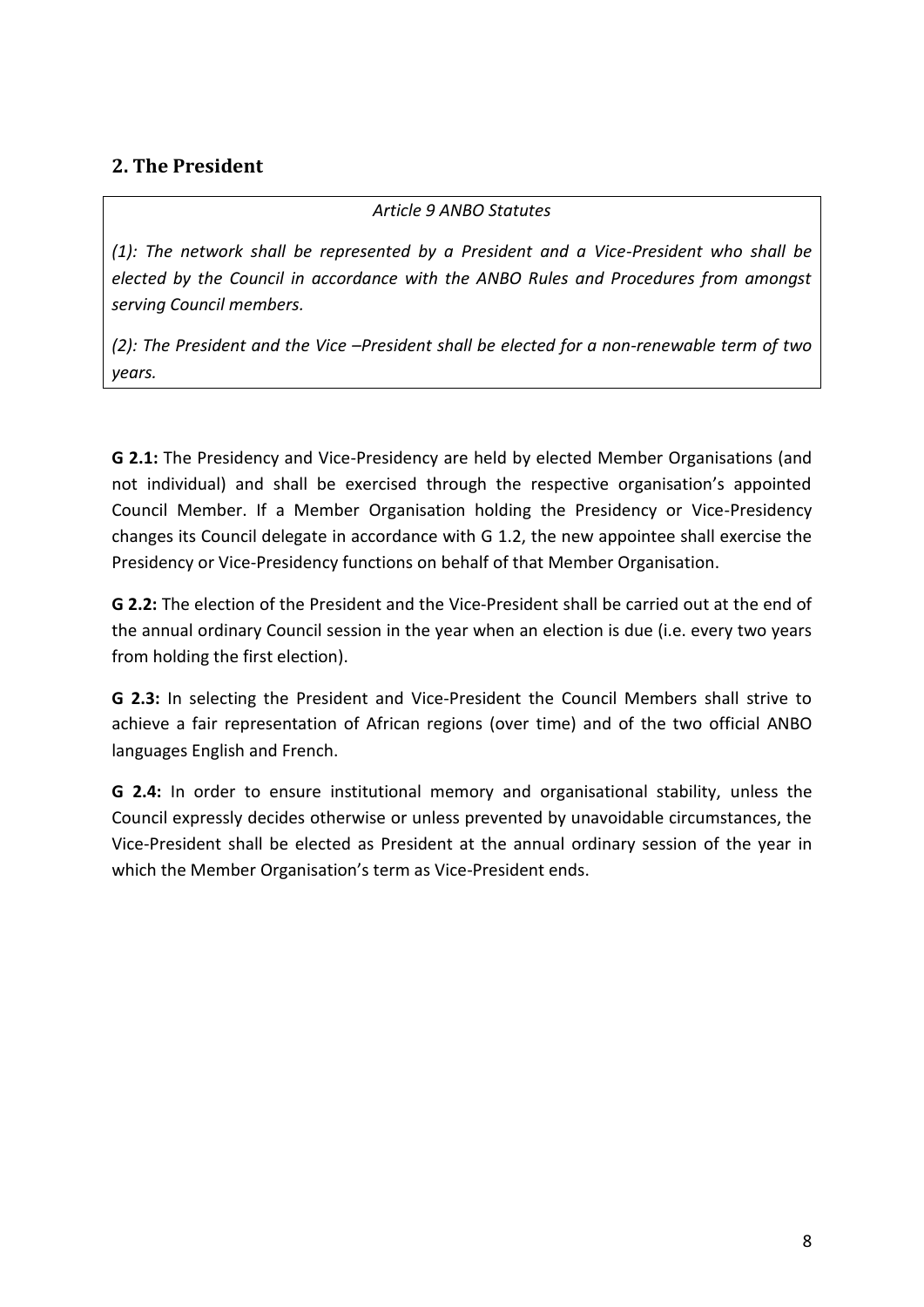# <span id="page-10-0"></span>**3. The Coordination Bureau**

#### <span id="page-10-1"></span>**3.1 Membership of the Coordination Bureau**

*Article 11 (1) ANBO Statutes*

*The Coordination Bureau is comprised of the representatives of two Member Organisations from each of the five African regions (as defined by the African Union).*

**G 3.1:** The Member Organisations shall be grouped into five African regions (regions as defined by the African Union), with the grouping being approved by the Council. Each Member Organisation shall belong to only one region. Where a Member Organisation's basin territory straddles different regions, a decision shall be taken as to which region the Member Organisation belongs to in terms of its ANBO Membership.

**G 3.2:** Facilitated by the Executive Secretary, the Member Organisations of each region shall appoint a regional focal point for the duration of 2 years, running concurrently with the election cycle of the President and Vice-President. The regional focal point shall be one of the two representatives of the region on the Coordination Bureau.

**G 3.3:** Chaired by the regional focal point, the Member Organisations of each region shall hold a regional meeting (either face-to-face or electronically) at which they appoint, by consensus, the region's other representative (by organisation) in the Coordination Bureau. It shall be the prerogative of the selected organisations to appoint the individual representing the organisation in the Coordination Bureau meetings.

**G 3.4:** The term for regional representatives (organisations) on the Coordination Bureau shall be two years, running concurrently with the term of the President and Vice-President. The term shall not be renewable and a Member Organisation shall only be eligible for serving on the Coordination Bureau again two years after serving its term. An exemption shall only be made if the number of Member Organisations in a region makes the immediate renewal of the term unavoidable.

**G 3.5:** The appointed focal point in each region shall duly communicate to the other Member Organisations the organisations representing the region on the Coordination Bureau. Such communication shall be through the Secretariat, in written form, and provide the particulars of the delegates.

**G 3.6:** When a new Coordination Bureau member and/ or delegate is appointed to replace another, such appointment shall be duly communicated, in writing, by the regional focal point through the Secretariat.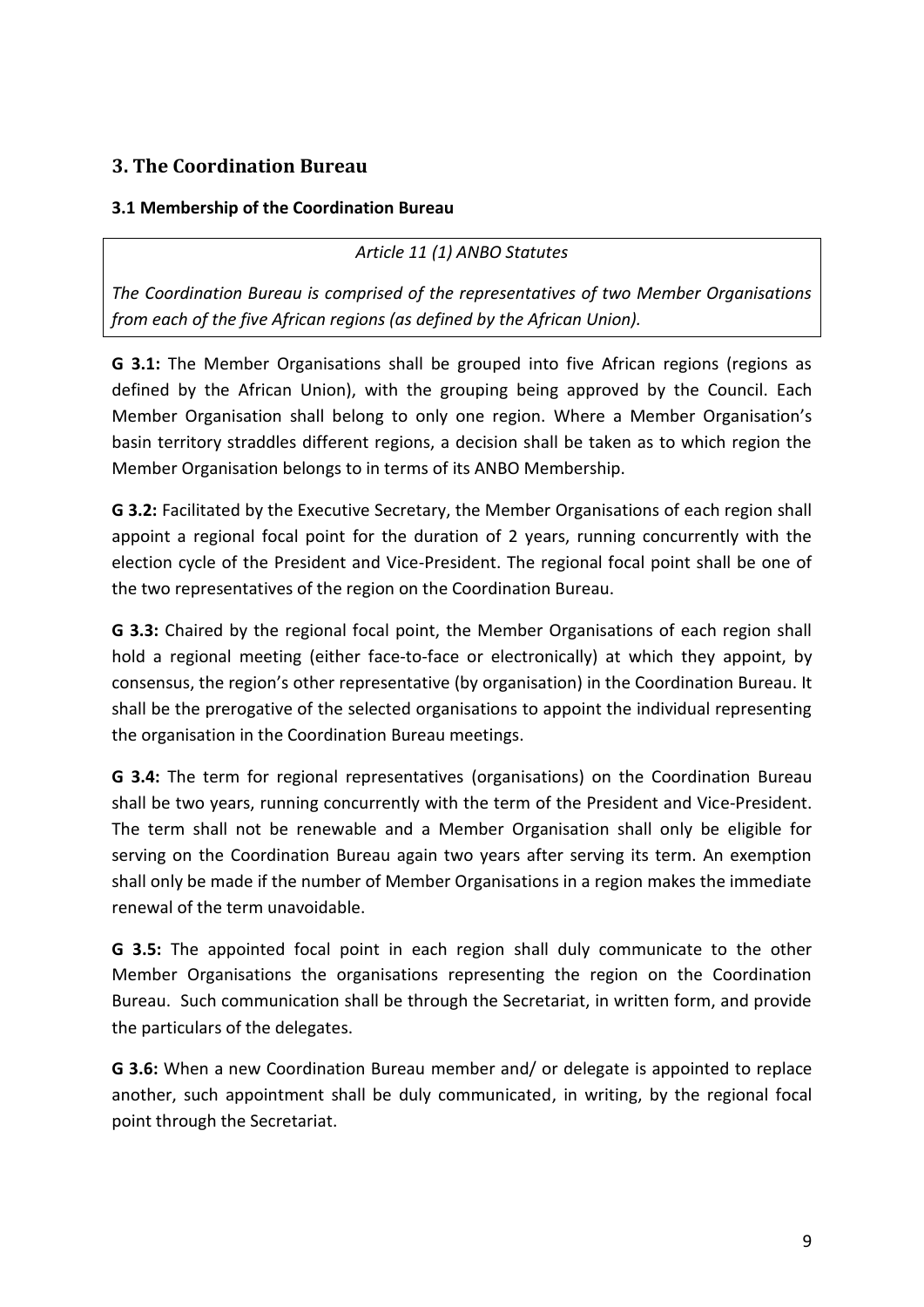#### <span id="page-11-0"></span>**3.2 Election of Chairperson and Vice-Chairperson**

**G 3.7:** The Coordination Bureau shall at the end of its annual ordinary session (in an election year) elect a Chairperson and Vice-Chairperson from among its members, whenever possible on the basis of rotation, and the persons so elected shall function in such capacities for a term of two years, running concurrently with the term of the President and Vice-President.

**G 3.8:** It shall be ensured that at no time the Member Organisation holding the Presidency or Vice-Presidency (of ANBO) shall also hold the Chairpersonship or Vice-Chairpersonship of the Coordination Bureau.

#### <span id="page-11-1"></span>**3.3 Coordination Bureau Meetings**

*Article 11 ANBO Statutes*

*11 (2): The meetings of the Coordination Bureau shall be chaired by the Chairperson elected in accordance with the ANBO Rules and Procedures from among serving members of the Coordination Bureau.*

*11 (3): The Coordination Bureau shall hold an annual ordinary meeting, or as otherwise determined by the Coordination Bureau in accordance with the ANBO Rules and Procedures.*

**G 3.9:** Unless otherwise decided, the annual ordinary session of the Coordination Bureau shall be held the day prior to the annual ordinary session of the Council.

**G 3.10:** Unless otherwise determined by the Coordination Bureau, the annual ordinary sessions shall take place at the same place of the annual meeting of the Council.

**G 3.11:** A request for the holding of an extraordinary session of the Coordination Bureau shall be communicated, in writing through the Secretariat, to the Chairperson of the Coordination Bureau.

**G 3.12:** The Chairperson of the Coordination Bureau shall communicate the request to the delegates of the other Member Organisations and request their opinion on whether or not to hold an extraordinary session. If there is consensus among the Member Organisations that an extraordinary session shall be held, the Chairperson of the Coordination Bureau shall call for a meeting in accordance with Guideline G 3.15, except that, if the nature of the extraordinary meeting requires, the two-month notice period shall not apply.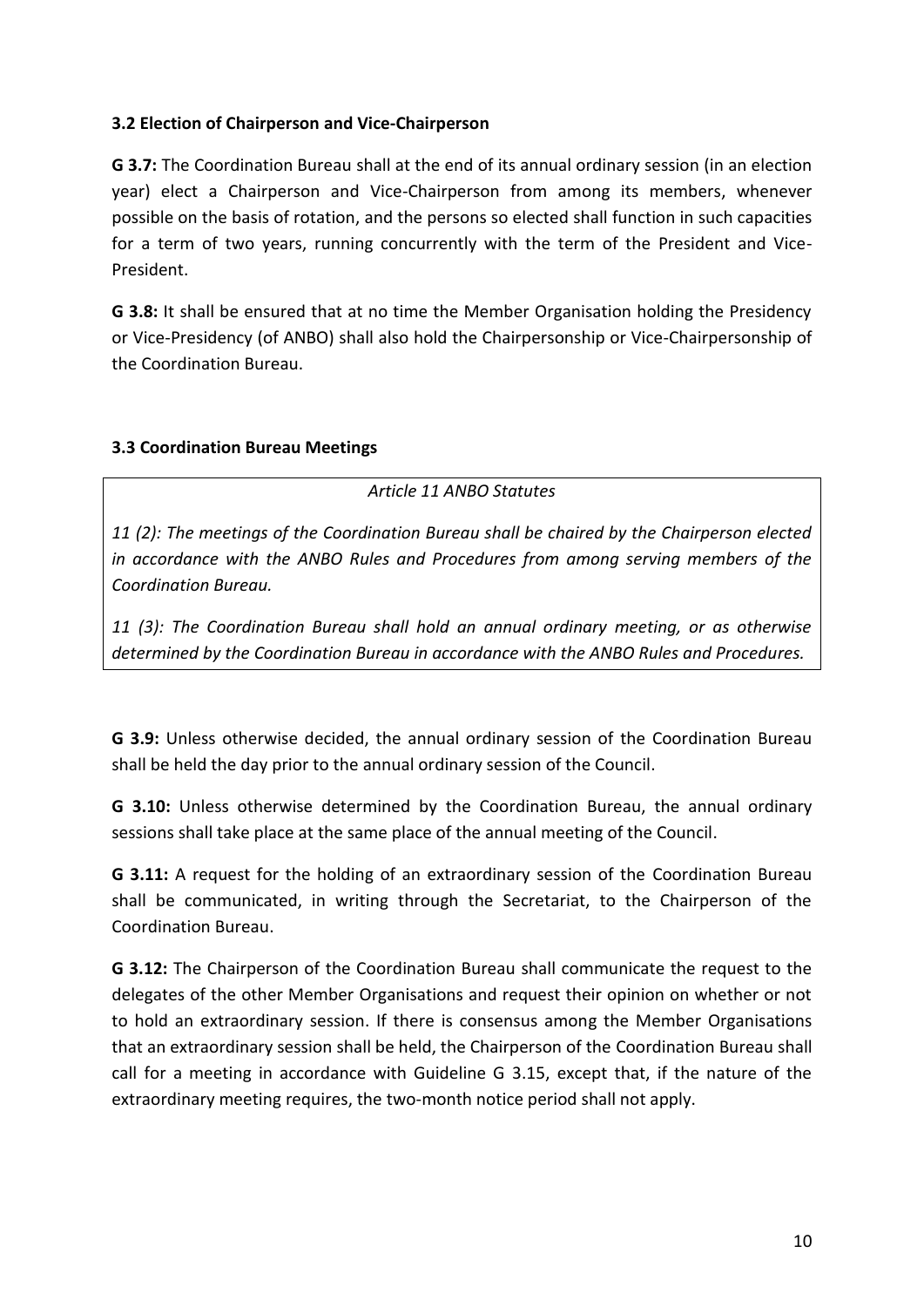**G 3.13:** Unless otherwise decided by the Coordination Bureau, all meetings of the Coordination Bureau shall be conducted with simultaneous translation in English and French.

**G 3.14:** The Chairperson of the Coordination Bureau, through the Secretariat, shall inform the delegates from the other Member Organisations at least two months before the meeting, of the date, time and place of the meeting.

**G 3.15:** With the support of the Secretariat, the Chairperson of the Coordination Bureau shall be responsible for the preparation of the draft agenda, including the distribution of all supporting documentation. For these purposes

a) all documentation to be discussed according to the draft agenda for a Coordination Bureau meeting shall be requested from the Member Organisations by the Secretariat in a timely manner for submission by the responsible Member Organisations to the Secretariat six (6) weeks prior to the meeting;

b) the Secretariat shall compile all documentation received and prepare a (revised, if necessary) draft agenda for consideration and approval by the Chairperson of the Coordination Bureau;

c) the Chairperson of the Coordination Bureau shall, upon receipt of such documents, review, endorse and approve the documents and the draft agenda and instruct the Secretariat to circulate same to all delegates to the Coordination Bureau;

d) the Secretariat shall distribute the documents and the draft agenda four (4) weeks prior to the Coordination Bureau meeting.

**G 3.16:** The draft agenda distributed prior to the Coordination Bureau meeting shall be adopted at the Coordination Bureau meeting.

**G 3.17:** At a Coordination Bureau meeting, the Chairperson of the Coordination Bureau shall welcome all present, introduce any new delegate(s) to the Coordination Bureau, and give each delegate the opportunity to make an opening statement.

**G 3.18:** The name, contact detail and signature of each delegate present at a Coordination Bureau meeting shall be recorded and appended to the draft minutes of the meeting.

**G 3.19:** The Chairperson of the Coordination Bureau shall ensure that the Secretariat prepares and distributes the draft minutes to the delegates within thirty (30) days of the meeting.

**G 3.20:** Delegates shall submit their consolidated comments within thirty (30) days of receiving the draft minutes.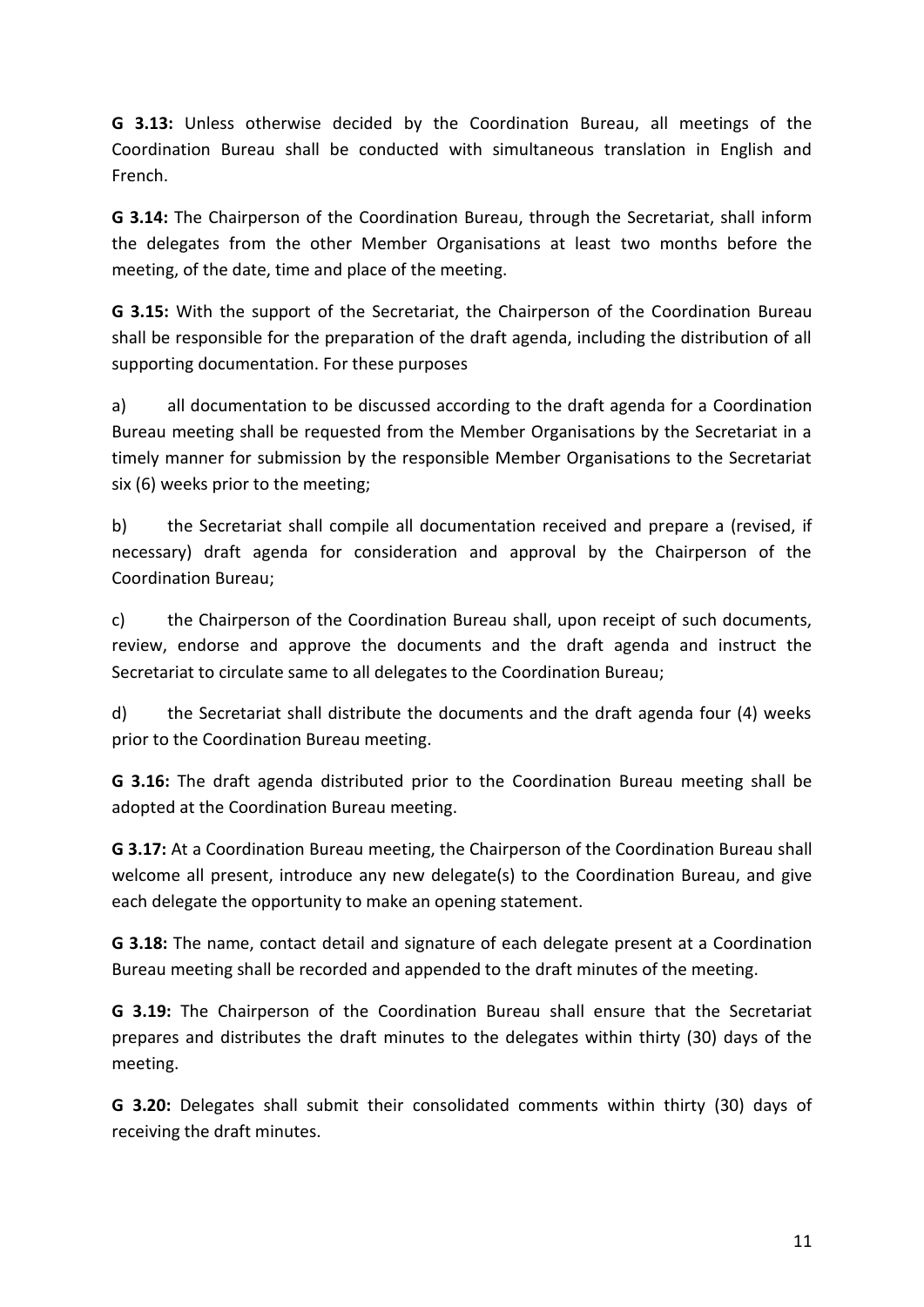**G 3.21:** The Secretariat shall prepare final draft minutes incorporating all comments received and shall distribute them four (4) weeks before the next Coordination Bureau meeting as part of the official documentation for the next meeting.

**G 3.22:** The Chairperson of the Coordination Bureau shall receive quarterly updates (progress reports) from the Executive Secretary to be updated on matters requiring the attention of the Coordination Bureau.

#### <span id="page-13-0"></span>**3.4 Coordination Bureau Decisions**

#### *11 (4) ANBO Statutes*

*The meetings of the Coordination Bureau shall be conducted and decisions taken in accordance with the ANBO Rules and Procedures.*

**G 3.23:** The Coordination Bureau shall strive to take decisions by consensus. Where consensus cannot be reached despite all reasonable efforts having been made, a decision shall be put to vote and the decision be taken if a majority of 2/3 of the Members present at the meeting vote in favour of it. The above shall apply to both substantive as well as procedural decisions taken by the Coordination Bureau.

**G 3.24:** All decisions that are made shall be recorded, endorsed and adopted by the Coordination Bureau.

**G 3.25:** All decisions so endorsed and adopted shall be communicated, through the Secretariat, to the organs of the network.

#### <span id="page-13-1"></span>**3.5 Quorum**

**G 3.26:** The quorum for meetings of the Coordination Bureau shall be reached when at least half of the Member Organisations are represented.

**G 3.27:** Only the officially nominated delegate of each Member Organisations shall count towards the quorum.

**G 3.28:** In terms of representation in accordance with G 3.27, a Member Organisation may delegate the responsibility of representing the Member Organisation to another representative, provided that this is communicated in writing, through the Secretariat, to the Chairperson of the Coordination Bureau.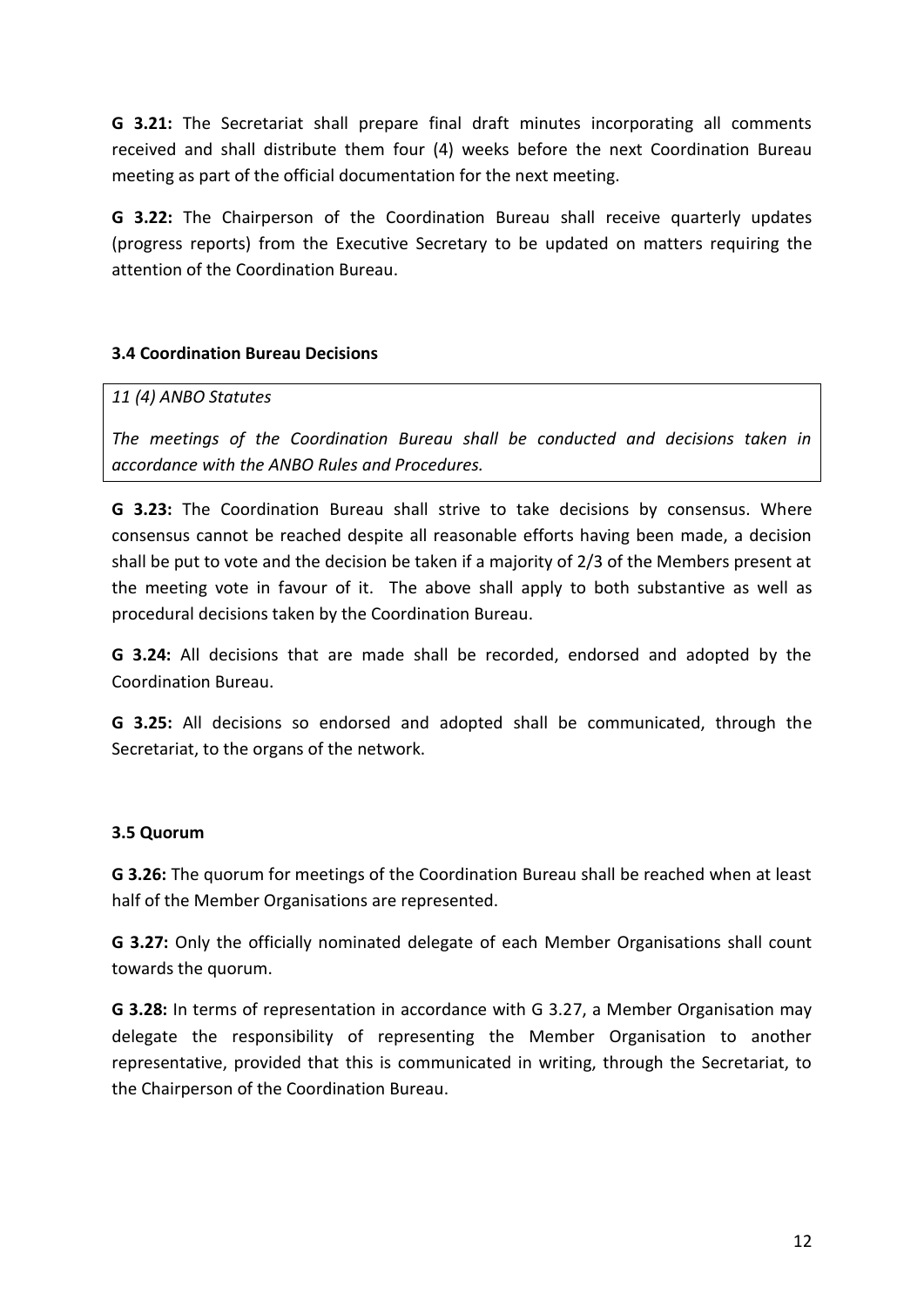#### <span id="page-14-0"></span>**3.6 Approvals and Appointments by the Coordination Bureau**

**G 3.29:** All approvals and appointments by the Coordination Bureau made in exercising its functions stipulated in Article 12 of the ANBO statutes shall be decisions in terms of Art. 11 (4) of the ANBO Statutes and shall be taken in accordance with section 3.4 of these guidelines.

**G 3.30:** In exercising its functions stipulated in Article 12 of the ANBO Statutes, the Coordination Bureau shall ensure that all reviews and clearances for submission to Council are carried out in accordance and compliance with applicable laws and ANBO Procedures, such as the ANBO Financial Management guidelines, Procurement guidelines, and so forth.

**G 3.31:** In exercising its function stipulated in Article 12 (h) of the ANBO Statutes, the Coordination Bureau shall appoint from its officially nominated delegates, members to the Sub-Committees or Working Groups as necessary and appropriate.

**G 3.32:** The decisions on the appointment of Coordination Bureau members to the respective Sub-Committees and Working Groups shall be taken in accordance with the provisions of Section 3.4 of these Rules and Procedures.

**G 3.33:** Working groups shall be set up only for specific technical issues/ fields. Each established working group, with the assistance of the Secretariat, shall produce detailed ToR appropriate to its mandate, which shall be approved by the Coordination Bureau in accordance with the provisions of Section 3.4 of these Rules and Procedures.

**G 3.34:** Attendance at Sub-Committee or Working Group meetings shall be by Members only, unless external experts have been specifically invited as observers, in which case the Secretariat shall be informed at least seven (7) days prior to a meeting.

**G 3.35:** Sub-Committee or Working Group meetings shall be held back-to back with Coordination Bureau meetings, thereby immediately preceding the full Coordination Bureau session.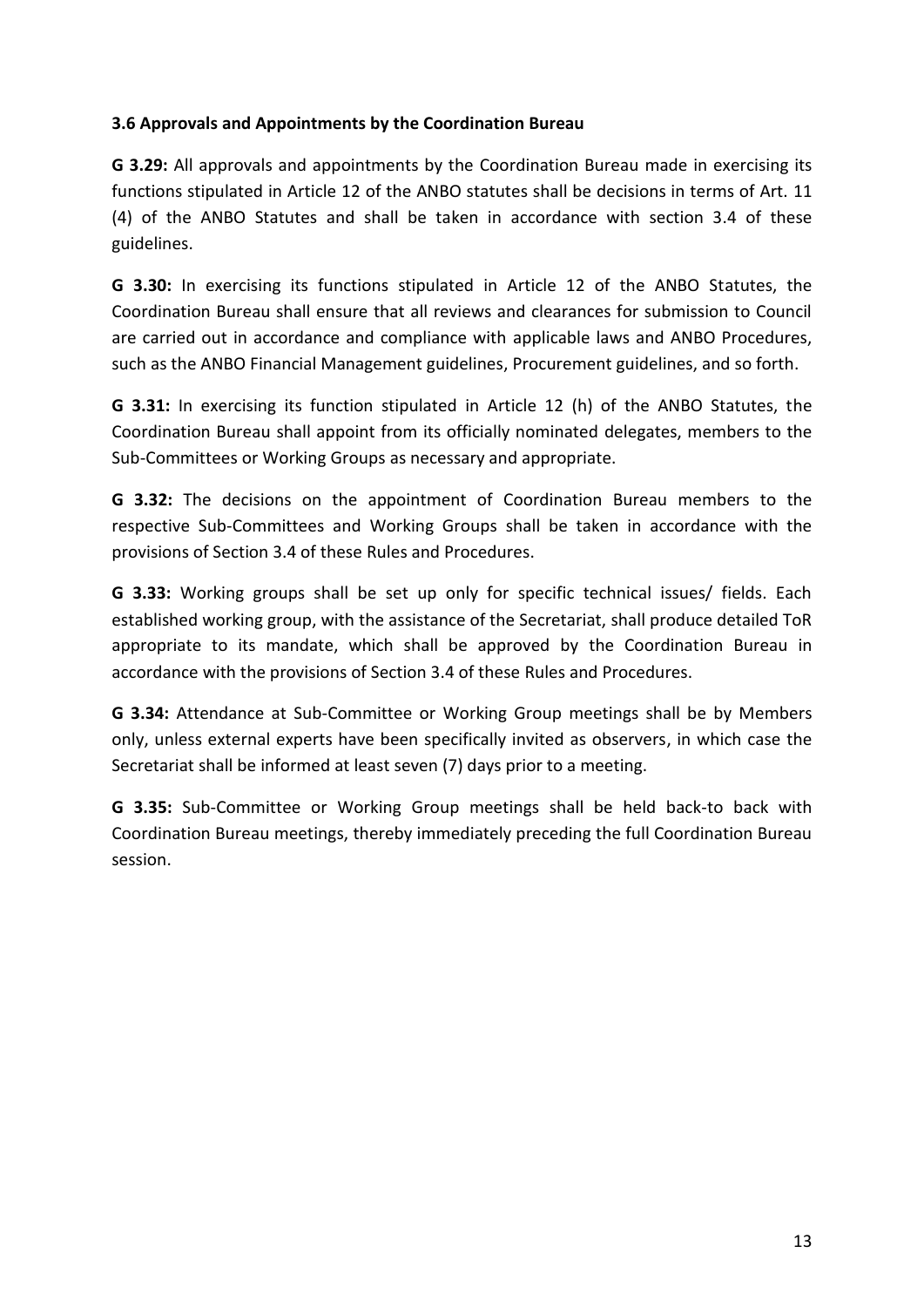## <span id="page-15-0"></span>**4. The Secretariat**

#### <span id="page-15-1"></span>**4.1 Composition**

*Article 13 (1) ANBO Statutes*

*The network Secretariat shall comprise:*

- *(a) the Executive Secretary;*
- *(b) such number and categories of technical personnel as may be approved from time to time by the Council; and,*
- *(c) such number and categories of supporting administrative personnel as may be approved from time to time by the Council.*

**G 4.1:** The technical personnel in the Secretariat shall comprise of Programme Officer(s) as well as a Finance, Administration and Human Resources Officer. The number of Programme Officers as well as the programme themes headed by them shall be determined for each programme cycle by the Secretariat and approved by Coordination Bureau and the Council.

**G 4.2:** The number and job profile of supporting administrative personnel shall be determined for each programme cycle by the Secretariat and approved by Coordination Bureau and the Council.

#### <span id="page-15-2"></span>**4.2 Appointment of Executive Secretary and Technical Personnel**

#### *Article 13 ANBO Statutes*

*13 (2): The Executive Secretary and the technical personnel shall possess appropriate qualifications and experience.*

*13 (3): While merit shall be the primary criterion for the appointment of Secretariat staff, ANBO shall strive to ensure equitable regional representation and a fair gender balance in the appointment of Secretariat staff.*

*13 (4): The Secretariat shall be headed by the Executive Secretary.*

**G 4.3:** The Executive Secretary and the Secretariat personnel shall be appointed in accordance with applicable laws and ANBO Procedures, in particular the ANBO Human Resource Management guidelines.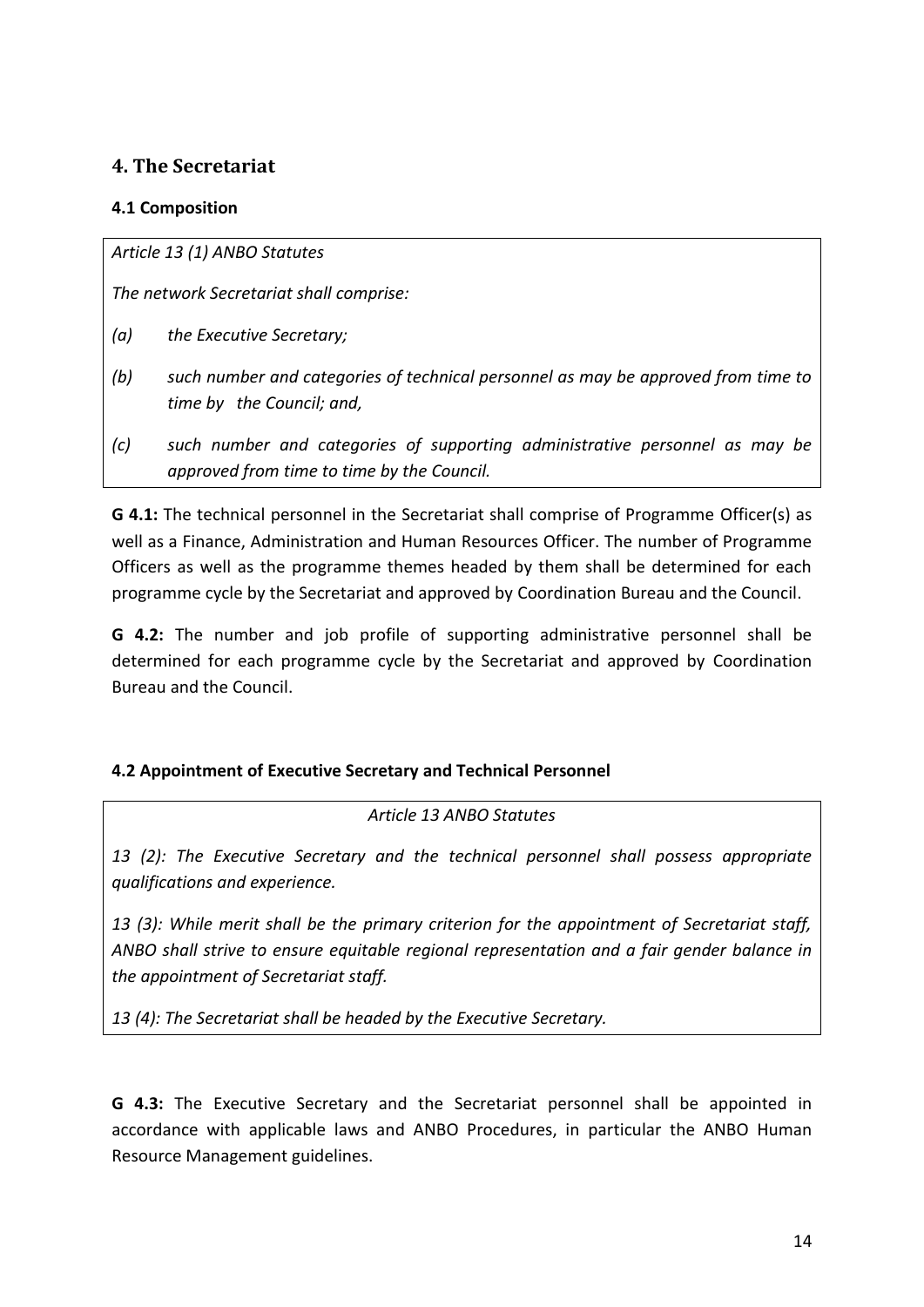#### <span id="page-16-0"></span>**4.3 Role of the Executive Secretary and Secretariat**

**G 4.4.:** The principal responsibility for the functioning of the Secretariat and it delivering on its mandate to the expectation of the Member Organisations shall be vested in the Executive Secretary. The distribution of tasks within the Secretariat shall be according to the approved work plan as well as the approved staff plan and associated job descriptions for Secretariat personnel.

**G 4.5:** The Executive Secretary shall appoint the supporting administrative personnel of the Secretariat in accordance with the procedures set out in the ANBO Human Resource Management Guidelines and the terms and conditions of service determined by the Council.

**G 4.6:** The Executive Secretary, with support from the technical personnel of the Secretariat, shall prepare and submit to the Coordination Bureau the annual budget of the network in accordance with the ANBO Financial Management Guidelines.

**G 4.7:** The Executive Secretary, with support from the technical personnel of the Secretariat, shall prepare and submit to the Coordination Bureau the annual and multi-annual work programmes of the network, in accordance with applicable ANBO Rules (such as the Financial Management Guidelines).

**G 4.8:** The Executive Secretary, with support from Secretariat personnel, shall ensure that the books and accounts of the network shall be kept in compliance with the ANBO Financial Management Guidelines. Likewise, the selection and appointment of independent, external auditors and the preparation of the audited accounts of ANBO shall be carried out in accordance with the ANBO Financial Management Guidelines.

**G 4.9:** The Executive Secretary, with support from Secretariat personnel, shall ensure that the preparation of the ordinary and extraordinary meetings of the Council and the Coordination Bureau is carried out in accordance with the provisions of Sections 1.3 and 3.3 of these Guidelines.

**G 4.10:** The Executive Secretary, with support from the technical personnel of the Secretariat, shall report annually to the Coordination Bureau and the Council on network activities as well as the programmes and projects planned, initiated or executed. The Executive Secretary shall lead the production of an Annual Report, covering the general activities of the Secretariat, as well as the activities under the specific programmes and projects. The programme officer(s) shall provide inputs to the Annual Report as requested by the Executive Secretary.

**G 4.11:** The Executive Secretary shall prepare quarterly progress reports for submission to the Chairpersons of the Council and the Coordination Bureau respectively. These progress reports shall provide brief summaries of the general activities of the Secretariat, as well as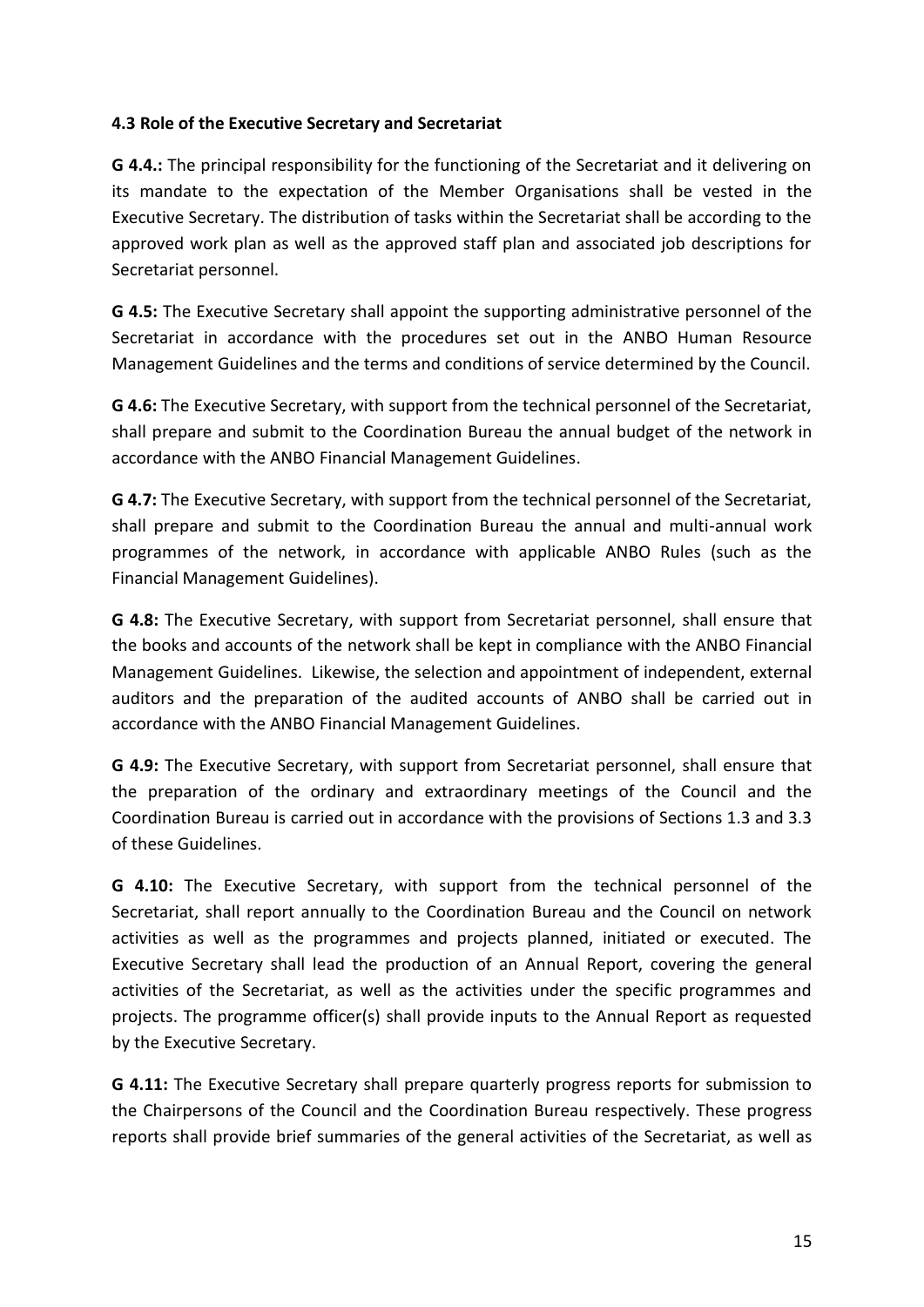the activities under the specific programmes and projects. The programme officer(s) shall provide inputs to the quarterly reports as requested by the Executive Secretary.

**G 4.12:** Where required by funding partners (ICPs) the Executive Secretary shall submit programme/ project specific reports in accordance with the reporting format required by the respective ICP. For programme/ project specific report the Executive Secretary shall delegate the production of the reports to the respective Programme Officer(s).

**G 4.13:** The Executive Secretary shall ensure compliance with the relevant policies, procedures and guidelines adopted by the Council.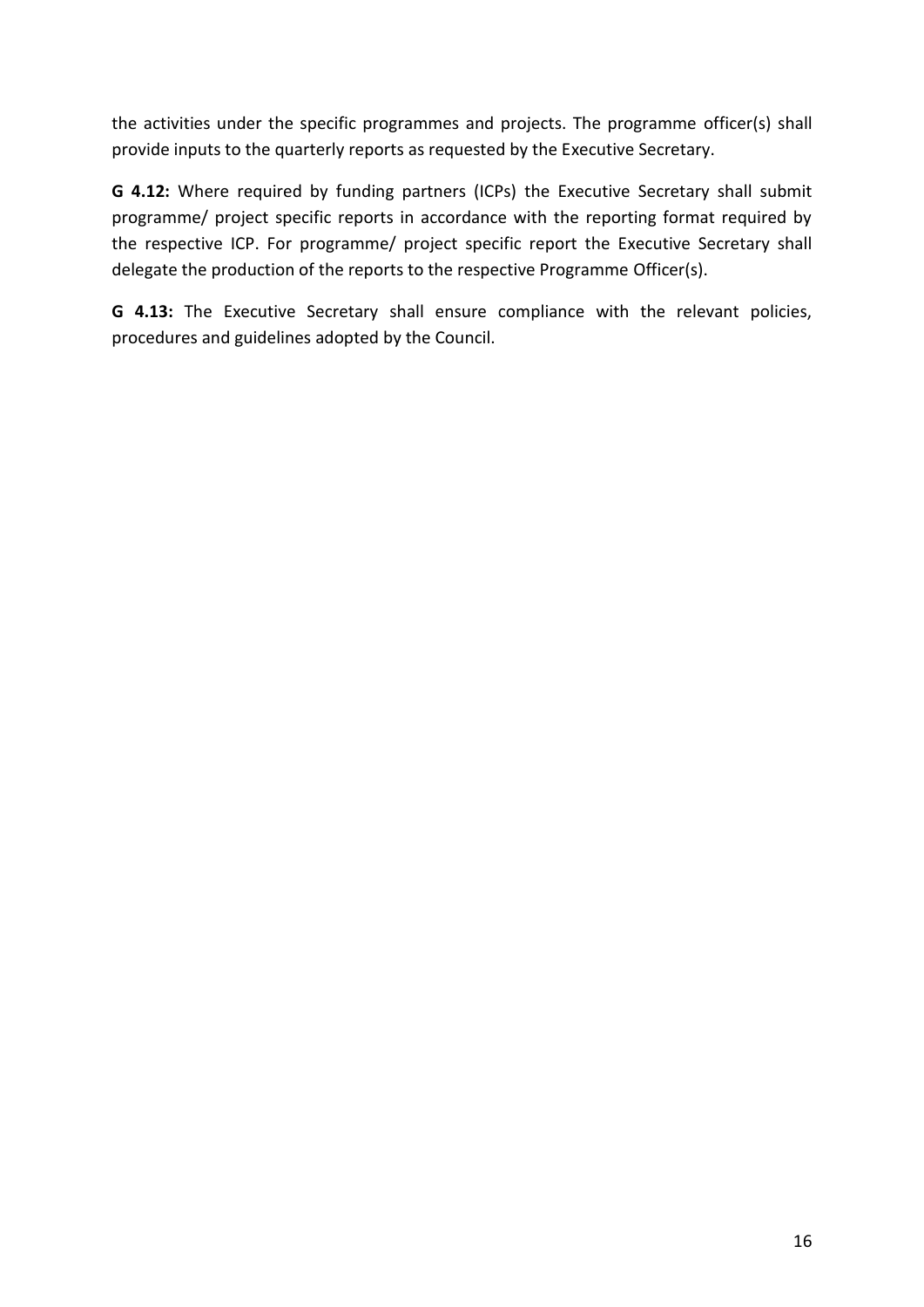## <span id="page-18-0"></span>**5. General Provisions**

#### <span id="page-18-1"></span>**5.1 Financial Arrangements**

**G 5.1:** Unless otherwise decided, each Member State Organisation shall, in respect of all meeting of the Council, the Coordination Bureau and the regional structures (including subcommittee or working group meetings), be responsible for all costs incurred in connection with the attendance and participation of its delegation.

**G 5.2:** Unless otherwise decided, the Member Organisation hosting a meeting of the Council and/ or Coordination Bureau (including sub-committee or working group meetings) shall be responsible for all costs incurred in making a venue available for the meeting.

**G 5.3:** All other costs incurred (e.g. printing, translation, simultaneous translation etc.) in connection with the organisation of a Council, Coordination Bureau (including subcommittee or working group) meeting shall be covered from the general ANBO budget, unless the coverage (in part or as a whole) of such costs is offered by the host organisation or any of its Member States.

**G 5.4:** The Member Organisation hosting a Council or Coordination Bureau (including subcommittee or working group) meeting shall, with support from the Secretariat, facilitate the smooth entry, stay and departure of the delegations of the other Member Organisations in the country. However, all costs of entry visas shall be the responsibility of the respective Member Organisation whose delegation members require the visas.

## <span id="page-18-2"></span>**5.2 Conduct at Meetings and Confidentiality**

**G 5.5:** ANBO organs shall conduct their meetings in a spirit of mutual trust, understanding and cooperation. Members/ staff/ advisors shall ensure that the conduct of their business and meetings does not include the use of abusive, insulting, vile, mocking, malicious and rude language.

**G 5.6:** All communications, decisions and documents shall be produced and conveyed in a transparent and accessible manner.

**G 5.7:** All members/ staff/ advisors of ANBO organs shall hold all information declared as being 'confidential information' as such.

**G 5.8:** Confidential information shall not be released to the public without express consent given by: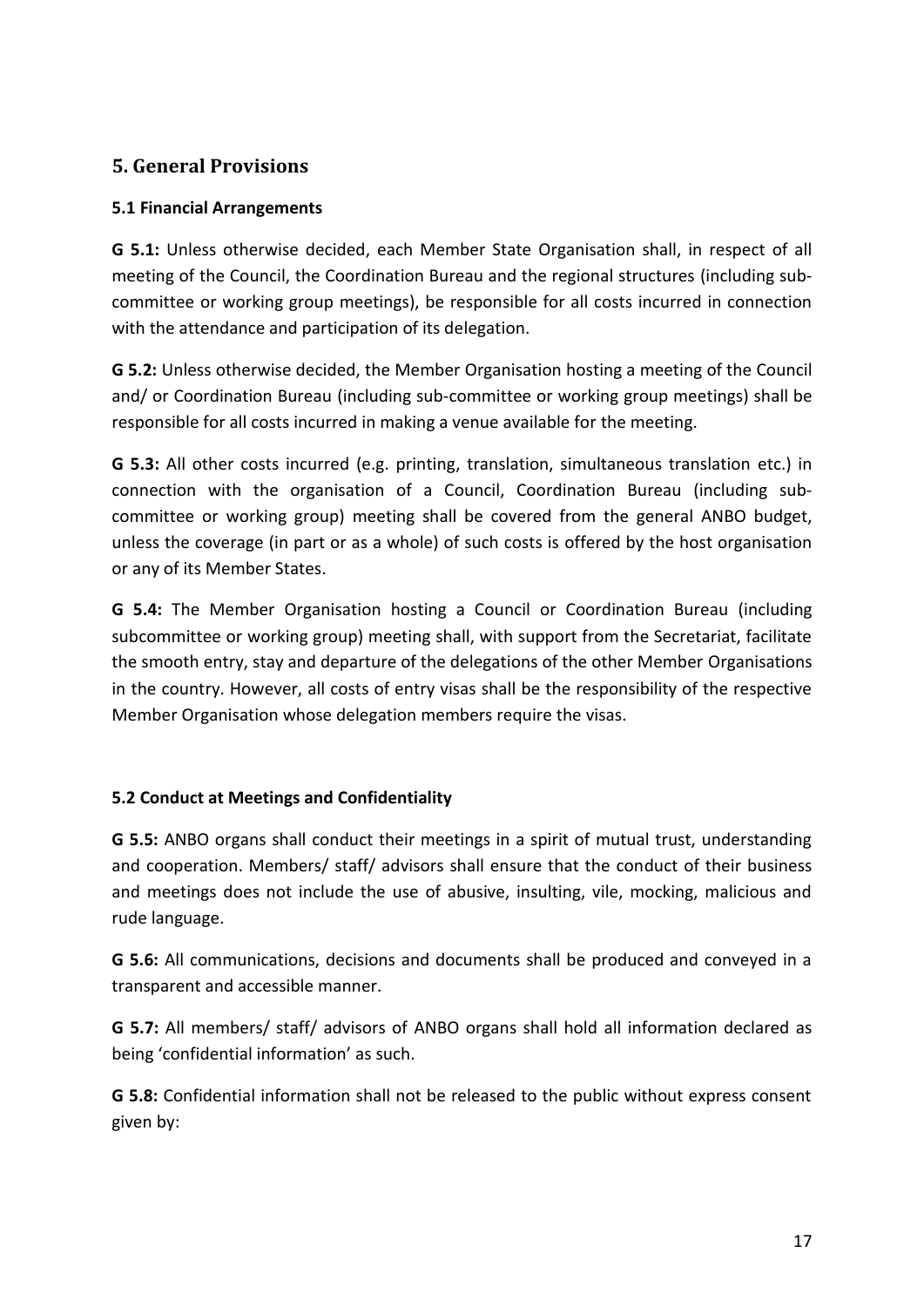- a) all Members of the Council, in case of confidential information concerning the activities and decisions of the Council.
- b) all Members to the Coordination Bureau, in case of confidential information concerning the activities and decisions of the Coordination Bureau.
- c) The ES, in case of confidential information concerning the activities and decisions of the Secretariat.

**G 5.9:** Members of the Council and of the Coordination Bureau shall ensure full and regular attendance at all meetings. Where a member is not able to attend any meeting, such member shall communicate this in writing to the Secretariat at least three (3) weeks prior to the meeting, and the Secretariat shall convey that notice to the Chairperson of the relevant organ.

#### <span id="page-19-0"></span>**5.3 Conflict of Interest**

**G 5.10:** Any members or staff of ANBO organs shall declare any actual or potential interests that may be in conflict with work undertaken under the auspices of ANBO.

**G 5.11:** The term conflict of interest includes those aspects specified in the respective policies, procedures and guidelines adopted by ANBO, specifically the Procurement and Asset Disposal Guidelines. Where a member or staff declares any actual or potential conflict of interest, that member or staff shall not be allowed to inform the decision-making process on the subject matter.

**G 5.12:** Any declaration of actual or potential conflict of interest shall be communicated to the Secretariat in writing, which shall in turn submit such communication to the Chairperson of the relevant organ.

**G 5.13:** Members or staff of ANBO organs shall not use their positions to promote the individual interests of their respective Member Organisation in bad faith and/ or to the detriment of the network.

#### <span id="page-19-1"></span>**5.4 Communication**

**G 5.14:** To ensure effective stakeholder engagement concerning ANBO decisions, activities and initiatives, the network's external communication and outreach shall be facilitated through all appropriate media and communication tools, in English and French.

**G 5.15:** The Secretariat shall issue press releases as appropriate to inform the public on specific decisions made at Coordination Bureau or Council meetings and distribute to all Member Organisations. Press releases related to official Coordination Bureau or Council